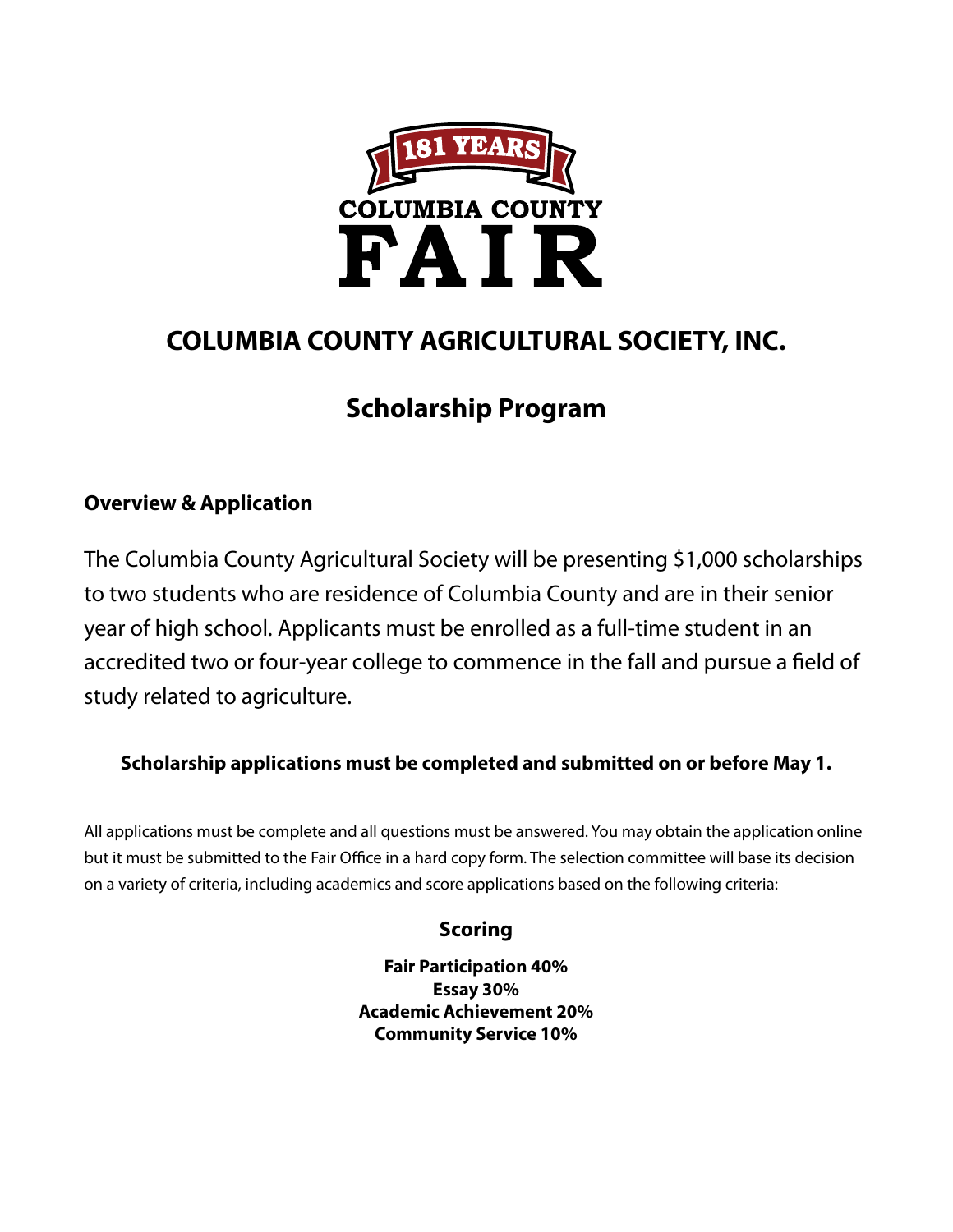# **Scholarship Application**

| Name of College or University you are planning to attend and include a letter of acceptance for the                                  |  |  |
|--------------------------------------------------------------------------------------------------------------------------------------|--|--|
|                                                                                                                                      |  |  |
|                                                                                                                                      |  |  |
| Transcript: Please attach a transcript from grade 9 through the current marking period of grade 12 or current<br>college transcript. |  |  |
| IN THE FOLLOWING QUESTIONS (One to five) YOU MAY ATTACH ADDITIONAL PAGES AS NEEDED                                                   |  |  |
|                                                                                                                                      |  |  |
|                                                                                                                                      |  |  |
|                                                                                                                                      |  |  |
| and the control of the control of the control of the control of the control of the control of the control of the                     |  |  |
|                                                                                                                                      |  |  |